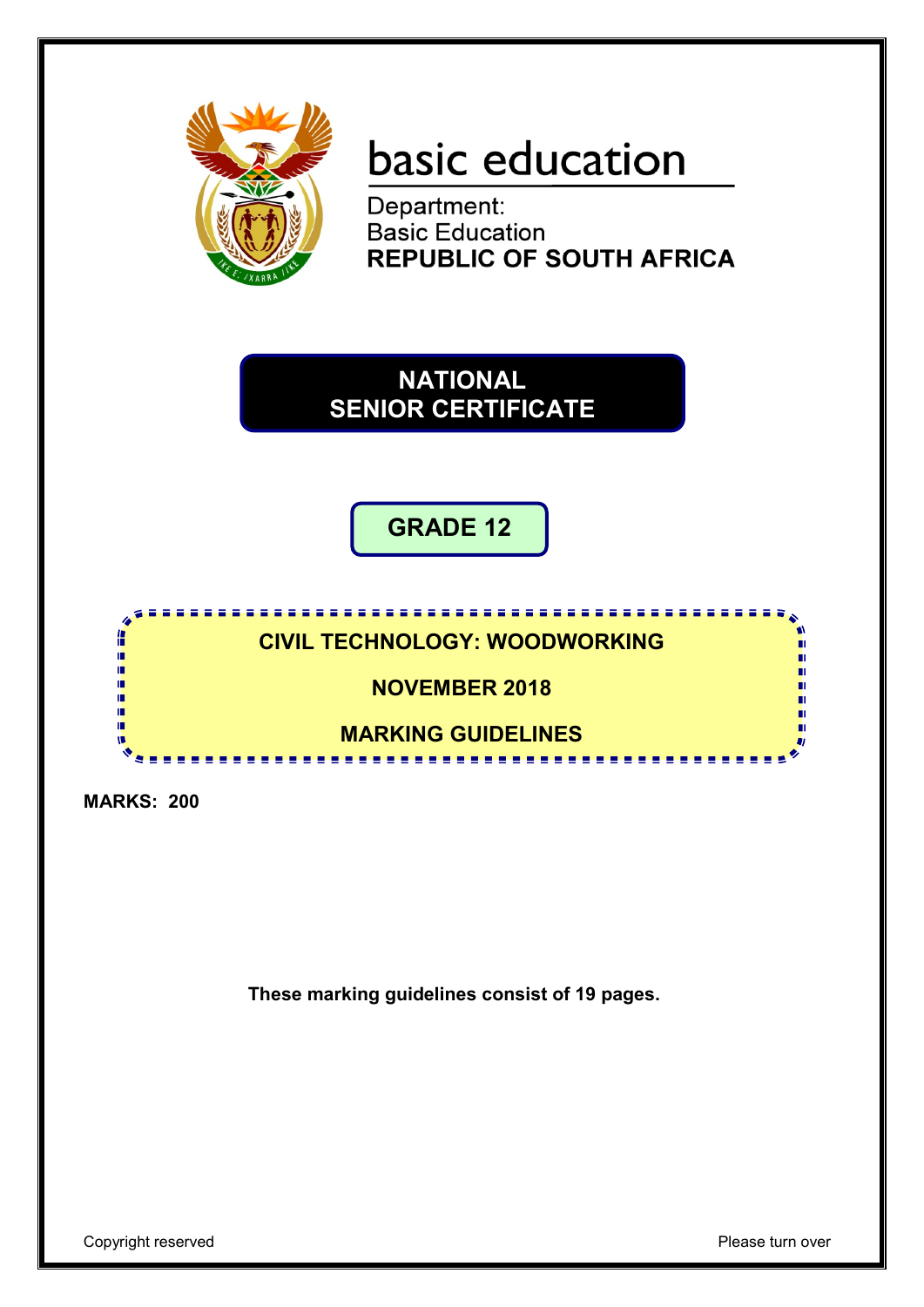# **QUESTION 1: OHSA, MATERIALS, TOOLS, EQUIPMENT AND JOINING (GENERIC)**

1.1

|     | 1.1.1                                                                                                                                                    | F✔                                                                                                                                                                                                                                                                                                                                                                                                                                                                                                                                                                                                                                                                                                                                                                                 | (1) |
|-----|----------------------------------------------------------------------------------------------------------------------------------------------------------|------------------------------------------------------------------------------------------------------------------------------------------------------------------------------------------------------------------------------------------------------------------------------------------------------------------------------------------------------------------------------------------------------------------------------------------------------------------------------------------------------------------------------------------------------------------------------------------------------------------------------------------------------------------------------------------------------------------------------------------------------------------------------------|-----|
|     | 1.1.2                                                                                                                                                    | $A \vee$                                                                                                                                                                                                                                                                                                                                                                                                                                                                                                                                                                                                                                                                                                                                                                           | (1) |
|     | 1.1.3                                                                                                                                                    | $G \checkmark$                                                                                                                                                                                                                                                                                                                                                                                                                                                                                                                                                                                                                                                                                                                                                                     | (1) |
|     | 1.1.4                                                                                                                                                    | $E \checkmark$                                                                                                                                                                                                                                                                                                                                                                                                                                                                                                                                                                                                                                                                                                                                                                     | (1) |
|     | 1.1.5                                                                                                                                                    | $B \checkmark$                                                                                                                                                                                                                                                                                                                                                                                                                                                                                                                                                                                                                                                                                                                                                                     | (1) |
| 1.2 | $\bullet$<br>$\bullet$<br>$\bullet$<br>$\bullet$<br>$\bullet$<br>$\bullet$<br>$\bullet$<br>$\bullet$<br>$\bullet$<br>$\bullet$<br>$\bullet$<br>$\bullet$ | Do not throw any tools or materials from a scaffold. $\checkmark$<br>Never jump on to and off a scaffold. $\checkmark$<br>Never overload a scaffold.<br>Remove or cover sharp edges or corners.<br>Always attach free-standing scaffoldings to a building.<br>Use a ladder to get on and off a scaffold.<br>Keep free of waste or any other obstruction.<br>Never jump on a scaffold while working on it.<br>Responsible/qualified person must ensure that scaffolding is safe, rigid,<br>stable and firm or has no defects.<br>Scaffold must be supplied with guard rails/toe boards.<br>Scaffolds must be levelled on uneven ground.<br>Do not work on a scaffold in bad weather.<br>Wear a safety harness when working on scaffolding.<br>Do not throw tools on/off a scaffold. |     |
|     |                                                                                                                                                          | ANY TWO OF THE ABOVE                                                                                                                                                                                                                                                                                                                                                                                                                                                                                                                                                                                                                                                                                                                                                               | (2) |
| 1.3 | $\bullet$<br>$\bullet$                                                                                                                                   | It prevents workers from falling off the scaffold. $\checkmark$<br>It is used as a handrail. $\checkmark$                                                                                                                                                                                                                                                                                                                                                                                                                                                                                                                                                                                                                                                                          |     |

- It is used to strap on safety harnesses.
- To protect the worker working on the scaffold.

# **ANY TWO OF THE ABOVE** (2)

- 1.4 The primary purpose of painting is to protect metals, wood and other material against corrosion and decay. ✔
	- Provides a decorative/aesthetic appearance/finishing.  $\checkmark$
	- Protects surfaces from moisture penetration.
	- Protects surfaces from rust/uv rays.

# **ANY TWO OF THE ABOVE** (2)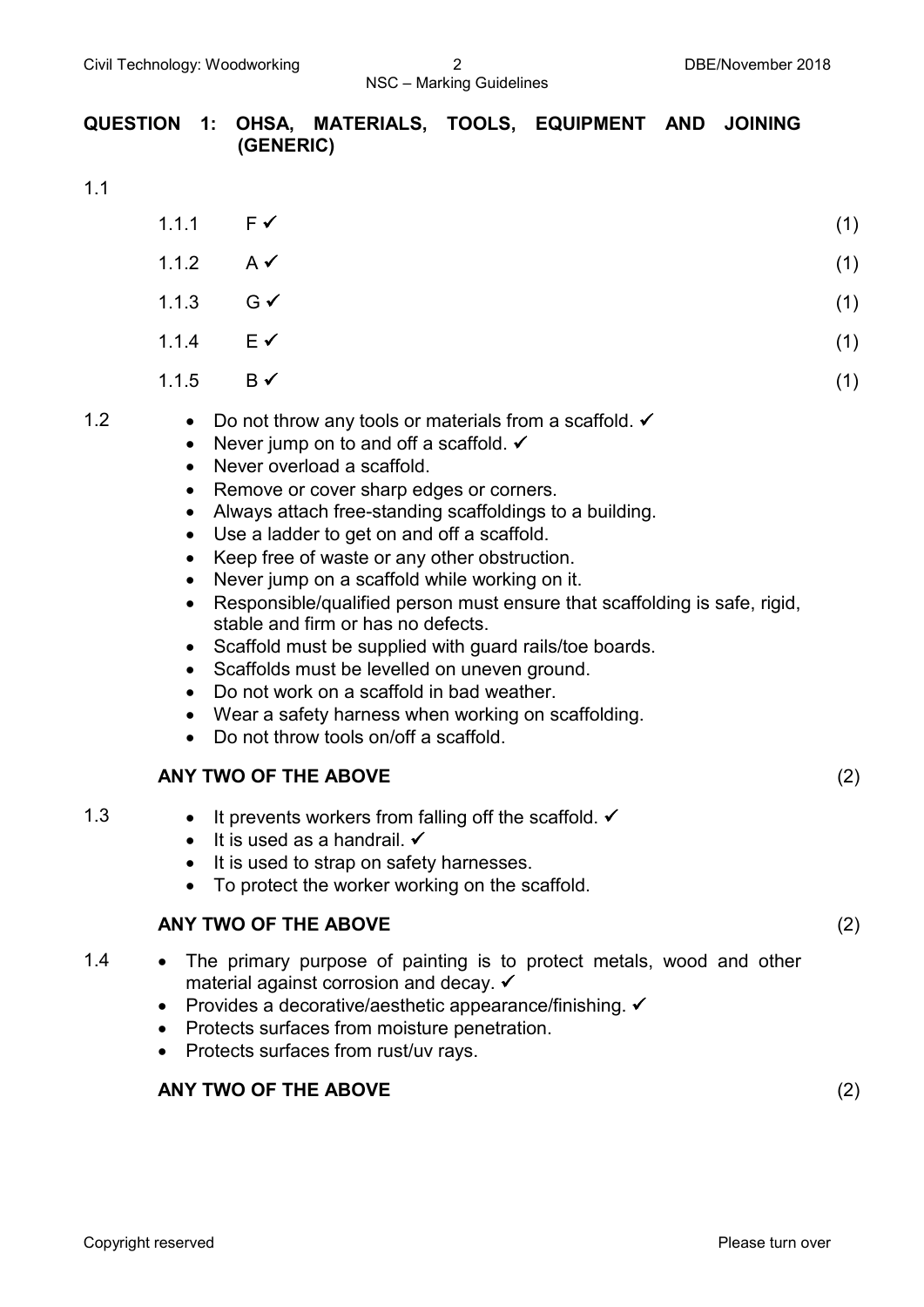#### 1.5 The curing of concrete:

- Increases the strength of concrete.  $\checkmark$
- Decreases the permeability of hardened concrete.
- Improves durability of concrete by reducing cracks.
- Makes concrete more watertight.
- Minimises shrinkage cracks in concrete.
- Provides volume stability.
- Cured concrete can carry more weight without breaking/crumbling than uncured concrete.
- Prevents rapid drying of concrete.
- Curing ensures that the hydration process continues.

# **ANY ONE OF THE ABOVE** (1)

#### 1.6

- 1.6.1 Multi detector (1)
- 1.6.2 Tool A is used:
	- to detect materials found in/behind walls, ceilings and underneath floors, including ferrous and non-ferrous metals, electrical wiring, wood and metal studs.  $\checkmark$
	- to locate steel bars and copper pipes.  $\checkmark$
	- in carpentry, plumbing, and construction.
	- to measure the distance to/from covered objects.

# **ANY TWO OF THE ABOVE** (2)

#### 1.6.3 The batteries must be removed from the tool:

- to prevent the battery from running flat/battery can die.  $\checkmark$
- to prevent acid leaks from batteries damaging the tool.

#### **ANY ONE OF THE ABOVE** (1)

# 1.7

- 1.7.1 A Bolt and nut/Bolt   $B -$ Rawl bolt  $\checkmark$  (2) 1.7.2 **Bolt and nut** • Bolts and nuts are used to secure pipe supports to metal parts.  $\checkmark$ • To join components together. **Rawl bolt**
	- A Rawl bolt is used to fix a truss hanger to a wall.  $\checkmark$
	- To fix brackets/structures/panels to a wall/concrete.
	- For construction, renovation and industrial work

# **ANY TWO OF THE ABOVE** (2)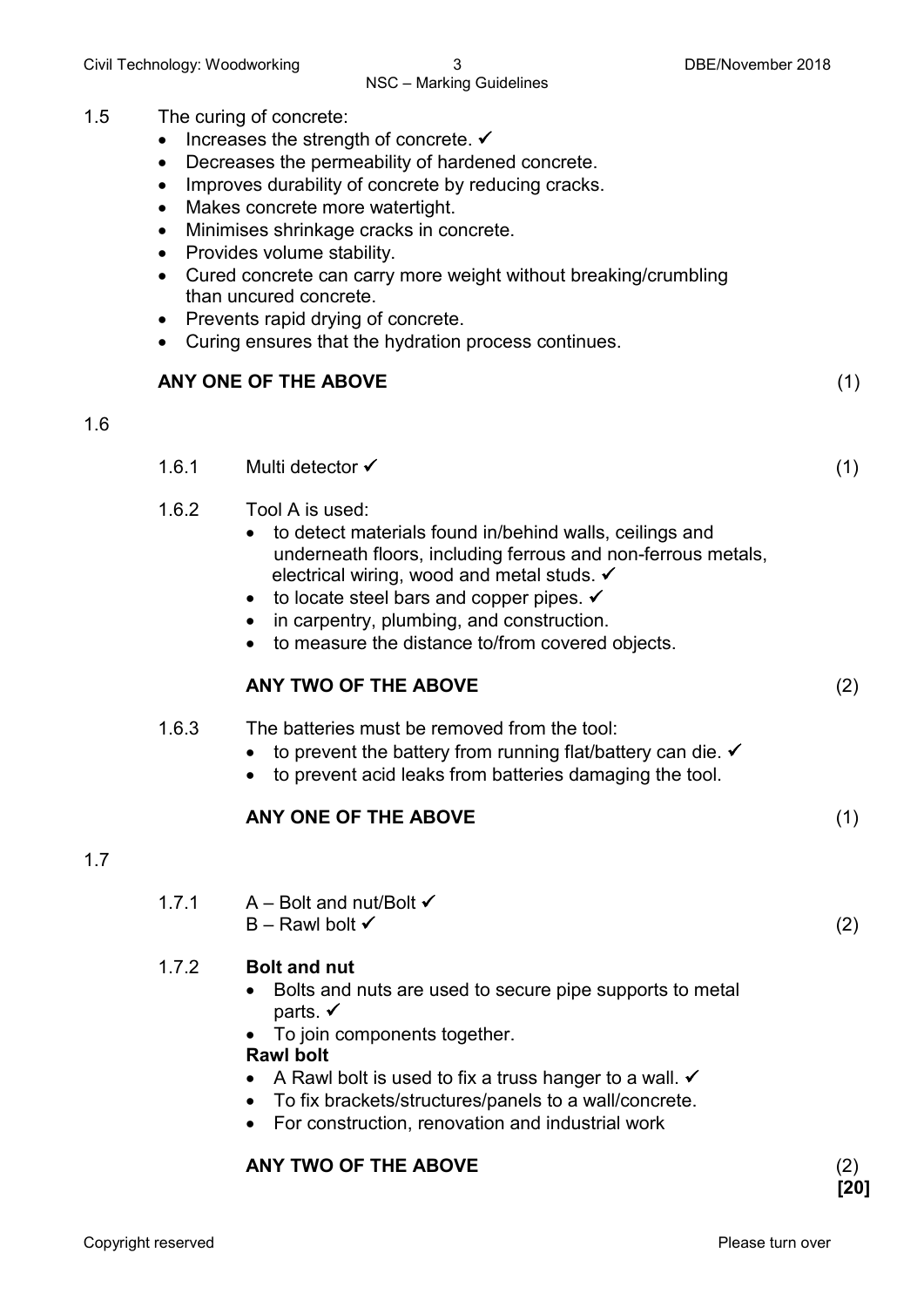# **QUESTION 2: GRAPHICS AS METHOD OF COMMUNICATION (GENERIC)**

#### **ANSWER SHEET 2**

| NO.            | <b>QUESTIONS</b>                                                                                                    | <b>ANSWERS</b>                                                                                                                                                        | <b>MARKS</b> |
|----------------|---------------------------------------------------------------------------------------------------------------------|-----------------------------------------------------------------------------------------------------------------------------------------------------------------------|--------------|
| 1              | Identify FIGURE A.                                                                                                  | South Elevation/Elevation √                                                                                                                                           | 1            |
| 2              | Identify FIGURE B.                                                                                                  | Ground floor plan/Floorplan ✔                                                                                                                                         | 1            |
| 3              | Identify number 4.                                                                                                  | First floor level/Second floor<br>level/Suspended floor/Floor level/<br>Dash line/ FFL/Expansion joint √                                                              | 1            |
| 4              | Identify number 5.                                                                                                  | Window Sill √                                                                                                                                                         | 1            |
| 5              | Identify number 9.                                                                                                  | Hand wash basin/Wash<br>basin/Washing basin/HWB/Basin ✔                                                                                                               | 1            |
| 6              | Identify number 10.                                                                                                 | Water closet/WC/Toilet pan √                                                                                                                                          | 1            |
| $\overline{7}$ | Identify number 11.                                                                                                 | Bath/B $\checkmark$                                                                                                                                                   | 1            |
| 8              | On what date was the plan printed?                                                                                  | 2018/10/02 ✔                                                                                                                                                          | 1            |
| 9              | Who drew the building plan?                                                                                         | JP Maloi √                                                                                                                                                            | 1            |
| 10             | Name the feature in the column for the<br>notes in FIGURE 2 that must be<br>installed in front of the sliding door. | Ramp √                                                                                                                                                                | 1            |
| 11             | Name the feature in the column for the<br>notes in FIGURE 2 that must give<br>access to the first floor.            | Staircase/Stairs/Stairway√                                                                                                                                            | 1            |
| 12             | Identify the type of roof that is used for<br>the building in FIGURE A.                                             | Gable roof √                                                                                                                                                          | 1            |
| 13             | Explain the purpose of number 1.                                                                                    | To cover the opening/close the gap<br>between the two slopes of the roof.<br>✓<br>Prevent water and other elements<br>from entering the roof.<br>ANY ONE OF THE ABOVE | 1            |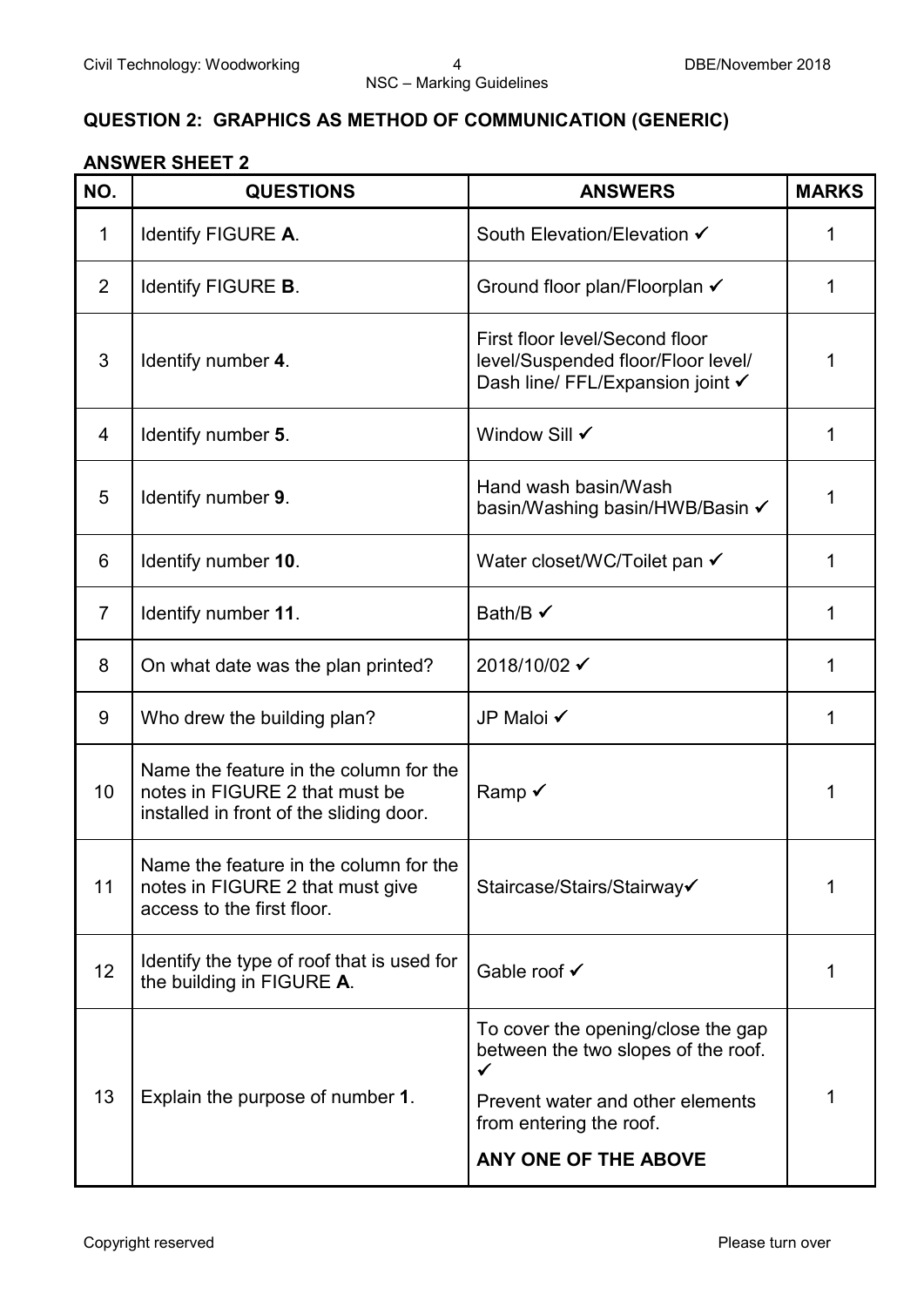| 14 | Explain the purpose of number 2.                                                                           | To prevent water from falling<br>onto the ground √<br>To collect rainwater<br>To channel the rainwater into<br>the downpipe<br>To protect the wall from water<br>To hide the rafters/finish off the<br>roof<br>ANY ONE OF THE ABOVE | 1 |
|----|------------------------------------------------------------------------------------------------------------|-------------------------------------------------------------------------------------------------------------------------------------------------------------------------------------------------------------------------------------|---|
| 15 | Explain the abbreviation FFL at<br>number 6.                                                               | Finished floor level √                                                                                                                                                                                                              |   |
| 16 | Explain the purpose of number 7.                                                                           | To channel the water from the gutter<br>to the ground. $\checkmark$                                                                                                                                                                 |   |
| 17 | Explain the meaning of the arrow on<br>the feature that must be installed in<br>front of the sliding door. | It indicates the direction of the slope<br>of the ramp/it indicates the slope. $\checkmark$                                                                                                                                         | 1 |
| 18 | Explain what is meant by 1:10<br>indicated on the symbol in the notes.                                     | It indicates the slope or the gradient<br>of the ramp/for every 10 metres<br>horizontally rises 1 metre<br>vertically.√                                                                                                             | 1 |
| 19 | Which room will feature 15 serve?                                                                          | The bathroom. $\checkmark$                                                                                                                                                                                                          | 1 |
| 20 | Explain the short dash lines on the<br>windows.                                                            | Indicates what direction the<br>window is opening/window<br>opening. $\checkmark$<br>Indicates the location of the<br>hinges.<br>Indicates the location of the<br>casement stay.<br>ANY ONE OF THE ABOVE                            | 1 |
| 21 | Deduce the height of window 2 from<br>the window schedule.                                                 | 1,2 m or 1 200 mm $\checkmark$ (Ignore units)                                                                                                                                                                                       | 1 |
| 22 | Deduce the width of window 3 from<br>the window schedule.                                                  | 2 m or 2 000 mm $\checkmark$ (Ignore units)                                                                                                                                                                                         | 1 |
| 23 | On what elevation of the building is<br>the bathroom window situated?                                      | Western elevation/Western side √                                                                                                                                                                                                    | 1 |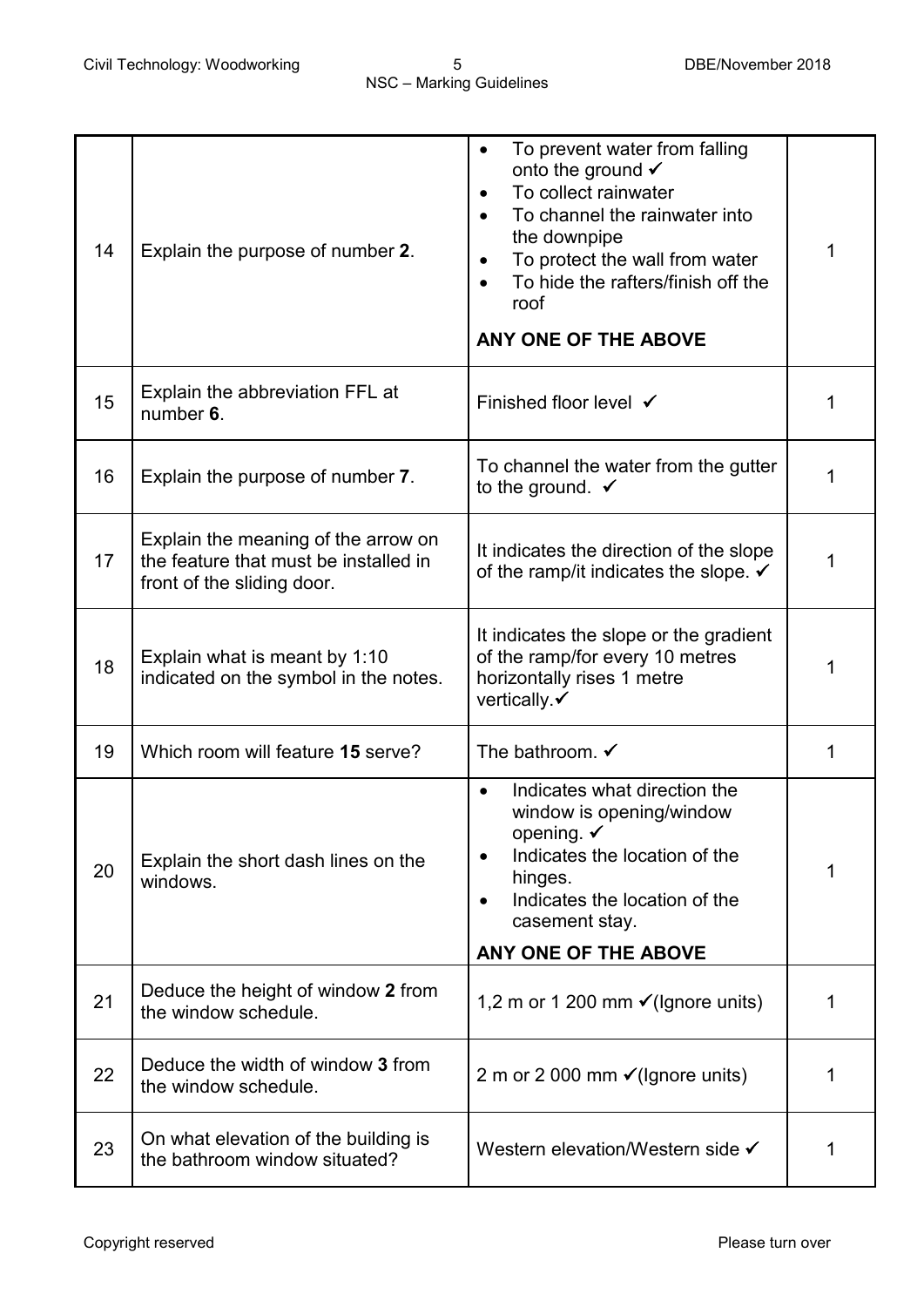| 24 | Differentiate between component<br>number 3 and component number 8.                                     | 3 - window/window frame/reveal<br>frame stile/casement stile √<br>8 - sliding door /door frame/<br>door/reveal /sliding door stile ✔                                | $\overline{2}$ |
|----|---------------------------------------------------------------------------------------------------------|---------------------------------------------------------------------------------------------------------------------------------------------------------------------|----------------|
| 25 | Differentiate between the light in the<br>lounge and the light in the bathroom.                         | The light in the lounge is a<br>fluorescent light/1 x 40W-/2x40-<br>/3x40 fluorescent light √ and the<br>light in the bathroom is a normal<br>ceiling light √       | $\overline{2}$ |
| 26 | Recommend a suitable floor covering<br>for the bathroom.                                                | Tile/ Vinyl flooring(Novilon)/<br>Coloured screed/Polished or stained<br>concrete flooring/Water proof<br>laminated floor/carpet. ✔<br><b>ANY ACCEPTABLE ANSWER</b> | 1              |
|    |                                                                                                         |                                                                                                                                                                     |                |
| 27 | Recommend an appropriate scale to<br>which FIGURE A should be drawn,<br>according to SANS.              | 1:50/100/200 ✔                                                                                                                                                      | 1              |
| 28 | Recommend an alternative sanitary<br>fitment to replace number 11 that will<br>serve a similar purpose. | Shower ✔                                                                                                                                                            | 1              |
|    |                                                                                                         | $4 m \checkmark$ x 3 m $\checkmark$ = 12 m <sup>2</sup> $\checkmark$ OR 12                                                                                          |                |
| 29 | Calculate the internal area of the office<br>in m <sup>2</sup> Show ALL calculations.                   | 4 000 $\times$ X 3 000 $\times$ = 12 000 000mm <sup>2</sup>                                                                                                         | 3              |
|    |                                                                                                         |                                                                                                                                                                     |                |
|    |                                                                                                         | Positive marking                                                                                                                                                    |                |
|    |                                                                                                         | $(220 + 3000 + 110 + 2800 + 220)$ $\checkmark$ x 2 $\checkmark$                                                                                                     |                |
|    |                                                                                                         | $= 6350 \times 2$                                                                                                                                                   |                |
|    |                                                                                                         | =12 700 mm $\checkmark$                                                                                                                                             |                |
| 30 | Calculate the perimeter of the building.                                                                | $(220 + 4000 + 110 + 2000 + 220)$ $\checkmark$ x 2 $\checkmark$                                                                                                     | $\overline{7}$ |
|    | Show ALL calculations.                                                                                  | $= 6550 \times 2$<br>$= 13 100$ mm $\checkmark$                                                                                                                     |                |
|    |                                                                                                         | 12 700 + 13 100 mm                                                                                                                                                  |                |
|    |                                                                                                         | $= 25800$ mm $\checkmark$ OR                                                                                                                                        |                |
|    |                                                                                                         | $= 25.8 m$                                                                                                                                                          |                |
|    |                                                                                                         |                                                                                                                                                                     |                |
|    |                                                                                                         | <b>TOTAL</b>                                                                                                                                                        | 40             |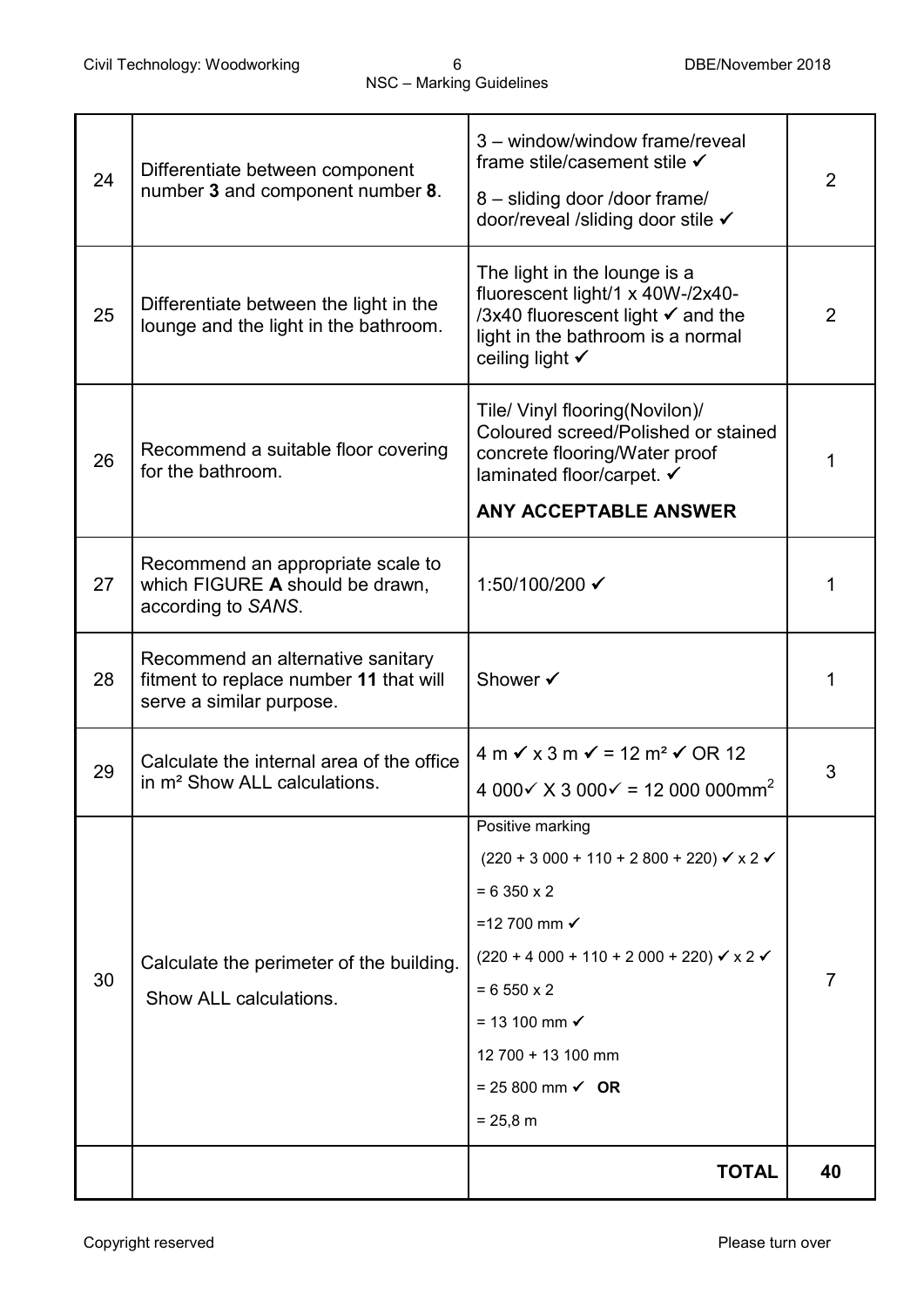| <b>QUESTION 3:</b> | <b>CASEMENTS, CUPBOARDS, WALL-PANELLING AND QUANTITIES</b><br>(SPECIFIC)                                                                                                                                                                                                                                        |            |  |  |
|--------------------|-----------------------------------------------------------------------------------------------------------------------------------------------------------------------------------------------------------------------------------------------------------------------------------------------------------------|------------|--|--|
| 3.1<br>3.1.1       | Tongue and groove boards $\checkmark$                                                                                                                                                                                                                                                                           | (1)        |  |  |
| 3.1.2              | 520 mm - 570 mm √                                                                                                                                                                                                                                                                                               |            |  |  |
|                    |                                                                                                                                                                                                                                                                                                                 | (1)        |  |  |
| 3.1.3              | Cornice <del>√</del>                                                                                                                                                                                                                                                                                            | (1)        |  |  |
| 3.1.4              | Drip groove $\checkmark$                                                                                                                                                                                                                                                                                        | (1)        |  |  |
| 3.1.5              | Fanlight $\checkmark$                                                                                                                                                                                                                                                                                           | (1)        |  |  |
| 3.2<br>3.2.1       | • $A - Wood/Timber \checkmark$<br>• B – Glass/Perspex $\checkmark$                                                                                                                                                                                                                                              | (1)<br>(1) |  |  |
| 3.2.2              | This part is holding the glass/pane in its place. $\checkmark$                                                                                                                                                                                                                                                  | (1)        |  |  |
| 3.3<br>3.3.1       | • A Storage space/top unit $\checkmark$<br>B Hanging space $\checkmark$<br>C Shelves/storage space/shelf ✔<br>D Drawers $\checkmark$                                                                                                                                                                            | (4)        |  |  |
| 3.3.2              | Melamine:<br>is waterproof. $\checkmark$<br>is easier to clean.<br>is more durable.<br>$\bullet$<br>enhance inside appearance.<br>has a smooth finish.<br><b>OR</b><br>Chipboard:<br>Is not water proof<br>Is not easy to clean<br>Is less durable<br>Does not enhance the inner appearance<br>Is not as smooth | (1)        |  |  |
|                    | ANY ONE OF THE ABOVE                                                                                                                                                                                                                                                                                            |            |  |  |
| 3.3.3              | E – Front rail/Top rail $\checkmark$<br>F - Oval hanging rail/Hanging rail/Pipe rail √<br>$G - Side \checkmark$<br>H – Kick plate/base/Bottom rail/Plinth $\checkmark$                                                                                                                                          | (4)        |  |  |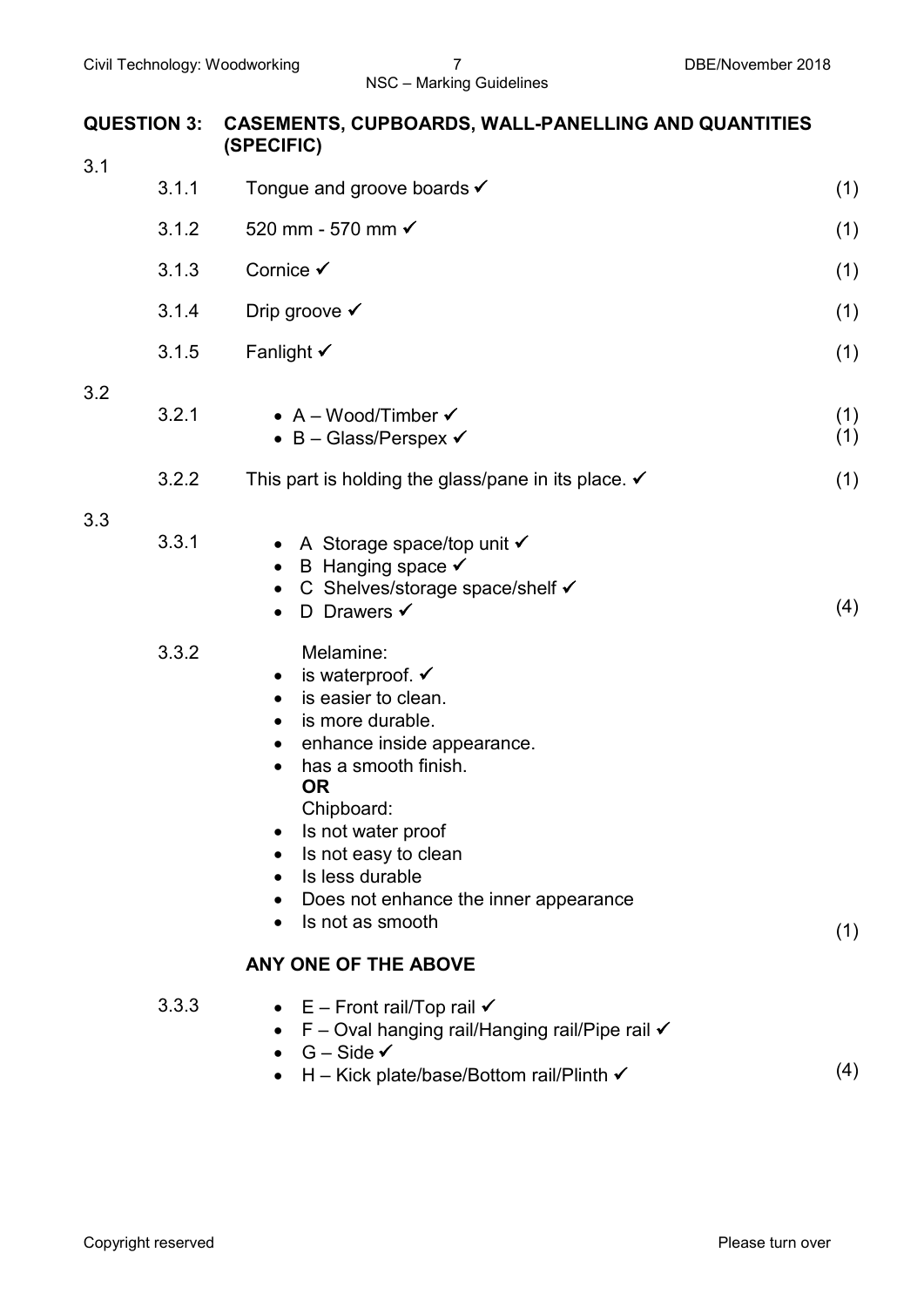| 3.4.1 | • $A -$ Cornice $\checkmark$<br>• B – Horizontal rough grounds $\checkmark$<br>• $C -$ Quarter round/Quadrant $\checkmark$                                           | (3) |
|-------|----------------------------------------------------------------------------------------------------------------------------------------------------------------------|-----|
| 3.4.2 | • To enhance appearance. $\checkmark$<br>• To give an aesthetic appearance. $\checkmark$<br>• There is no need to plaster the wall where panelling is to<br>be done. |     |

- It serves as insulation against sound and heat.
- For durability

## **ANY TWO OF THE ABOVE**

(2)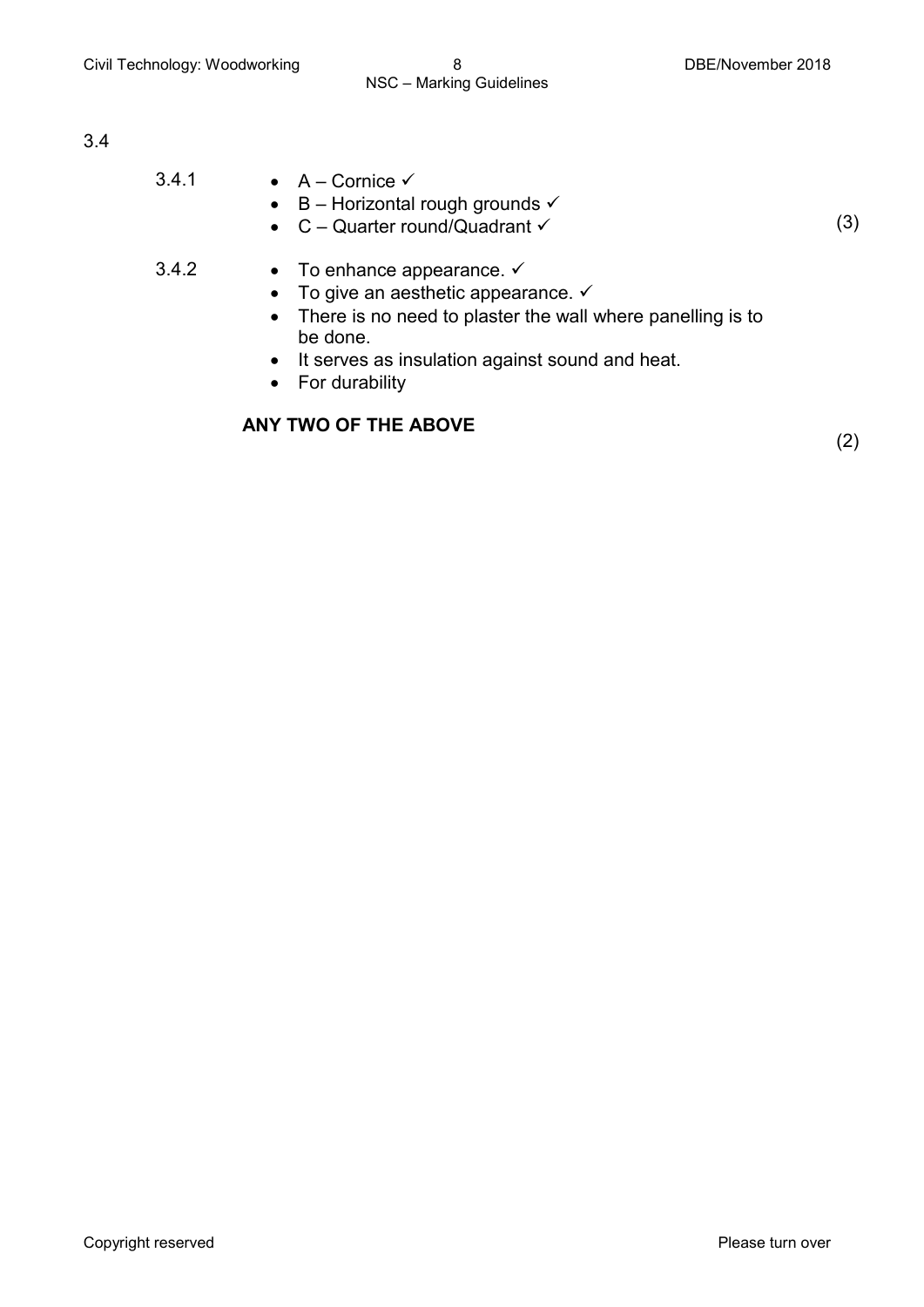|       | A              | B                 | C         | D                                                 |
|-------|----------------|-------------------|-----------|---------------------------------------------------|
| 3.5.1 |                |                   |           | Internal measurements of long walls:              |
|       |                |                   |           | $= 9000 - 2/220 = 8560$ mm $\checkmark$           |
|       |                |                   |           | <b>OR</b>                                         |
|       |                |                   |           | $= 9000 - 440 = 8560$ mm                          |
|       |                |                   |           |                                                   |
|       |                |                   |           | Length of wall plates needed:                     |
|       | $2/\checkmark$ | $8.56 \checkmark$ | $17,12$ ✓ | 17,12 m wall plate needed                         |
| 3.5.2 |                |                   |           |                                                   |
|       |                |                   |           |                                                   |
|       |                |                   |           | <b>Number of purlins needed</b>                   |
|       |                |                   |           | Number of purlins $=$ Length of rafter<br>$+1$    |
|       |                |                   |           | Distance between centres                          |
|       |                |                   |           | = $3.6 \checkmark$ + 1 OR<br>$\frac{3600}{1}$ + 1 |
|       |                |                   |           | 0,9<br>900                                        |
|       |                |                   |           | = $(4 + 1) \sqrt{2} \sqrt{OR} (5x2)$              |
|       |                |                   |           | 10 purlins $\checkmark$                           |

(4) **[30]**

(4)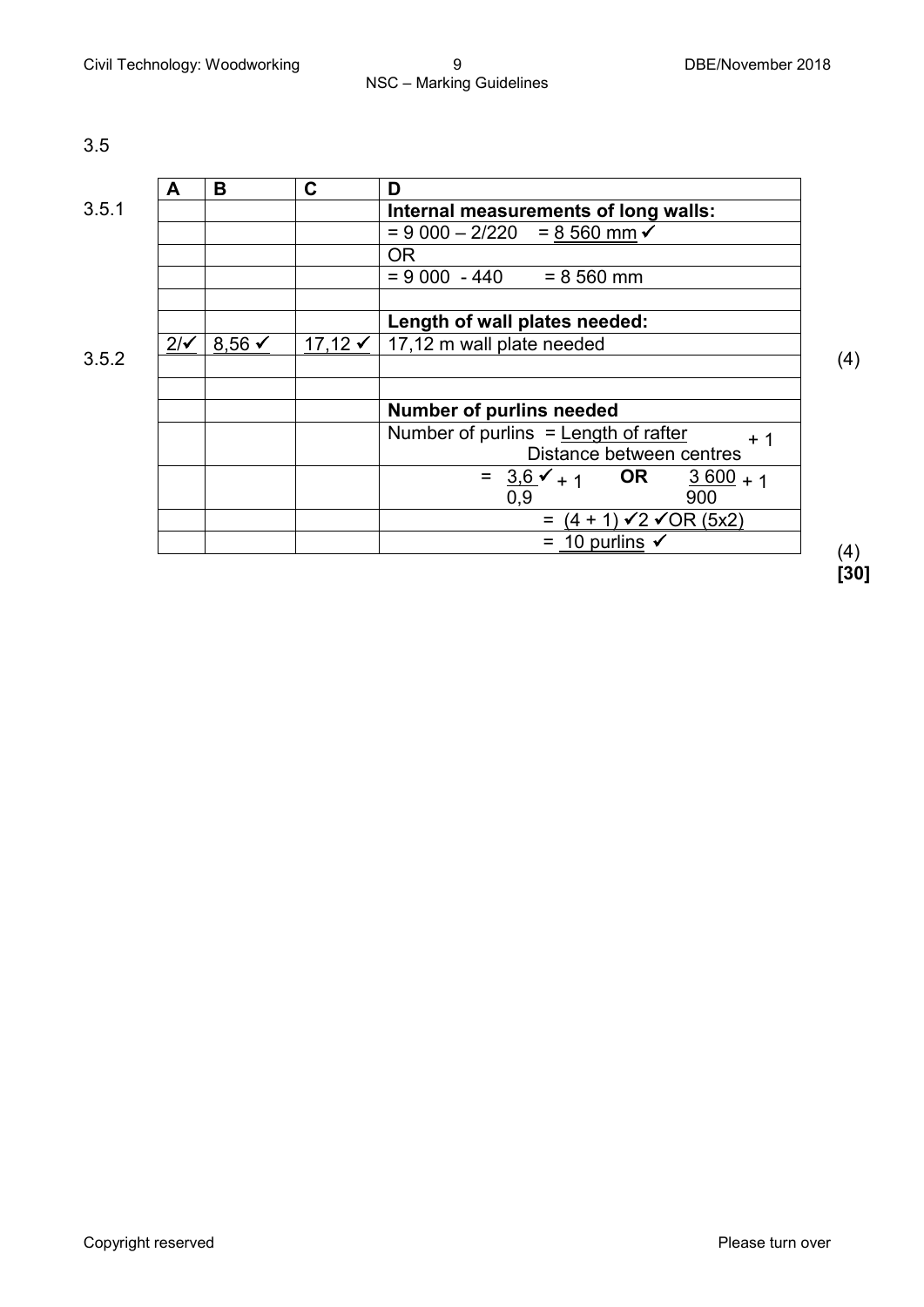### **QUESTION 4: ROOFS, CEILINGS, TOOLS AND EQUIPMENT, AND MATERIALS (SPECIFIC)**

4.1

| $4.1.1$ $C \checkmark$ |                | (1) |
|------------------------|----------------|-----|
| 4.1.2 $A \checkmark$   |                | (1) |
| 4.1.3                  | $D \vee$       | (1) |
| 4.1.4                  | $E \checkmark$ | (1) |
| 4.1.5                  | $F \checkmark$ | (1) |
|                        |                |     |

#### 4.2

| 4.2.1 |  |  | A Hipped end $\checkmark$ |  |
|-------|--|--|---------------------------|--|
|-------|--|--|---------------------------|--|

- $\bullet$  B Purlin  $\checkmark$
- $\bullet$  C Ridge/Ridge plate  $\checkmark$
- D Valley rafter/Valley
- E Overhang/Eaves overhang
- F Gable end/Gable wall/Wall/Side of building  $\times$  (6)
- 4.2.2 76 mm x 50 mm  76 mm x 76 mm

# **ANY ONE OF THE ABOVE** (1)

- 4.3 It allows rain water to be directed into the gutter.  $\checkmark$ 
	- So that water does not damage the end of the rafters.

# **ANY TWO OF THE ABOVE**

- 4.4 A good roof covering must be able to resist weather conditions such as rain and wind/resistance against corrosion. 
	- Should look durable and enhances the appearance of the building.
	- Should be fire resistant.
	- Should provide insulation against heat and cold.

# **ANY TWO OF THE ABOVE** (2)

(1)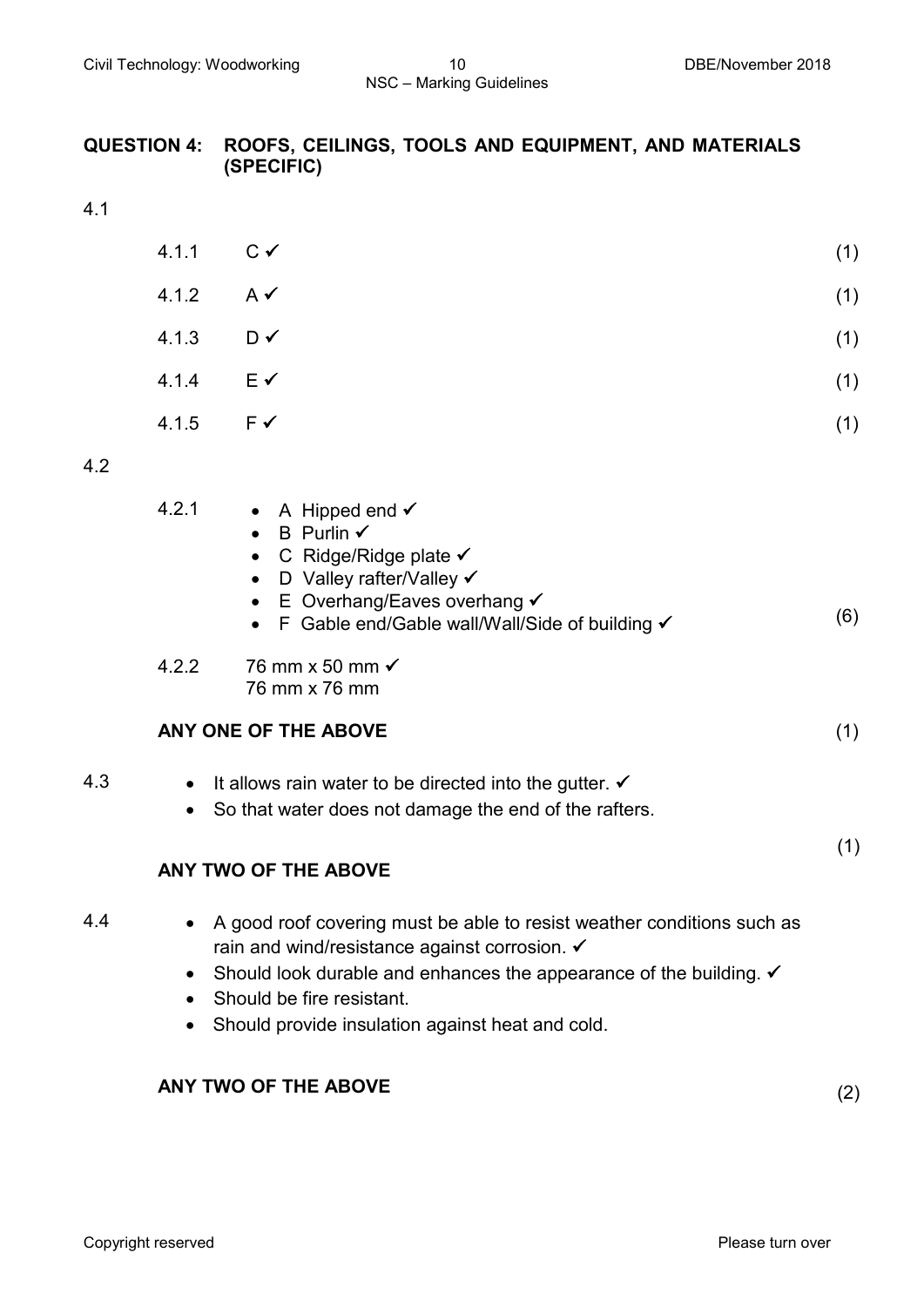

# **ANY TWO OF THE ABOVE** (2)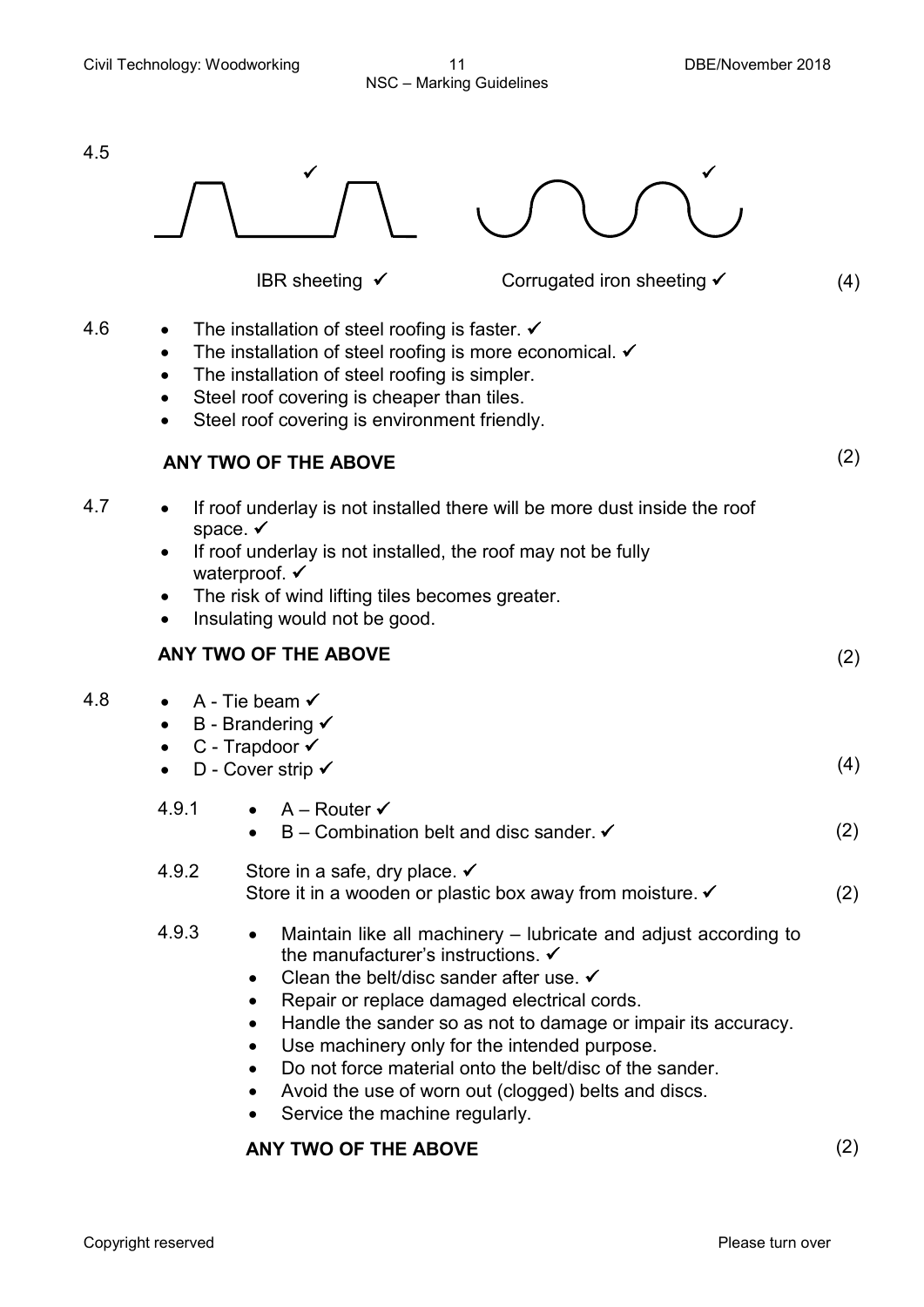(1) **[40]**

| 4.9.4  | Table saw/Circular saw/Mitre saw ✔<br>$\bullet$<br>Band saw $\checkmark$<br>$\bullet$<br>Radial arm saw $\checkmark$<br>$\bullet$<br>Jigsaw<br>$\bullet$<br>Scroll saw<br>$\bullet$ |     |
|--------|-------------------------------------------------------------------------------------------------------------------------------------------------------------------------------------|-----|
|        | ANY THREE OF THE ABOVE                                                                                                                                                              | (3) |
| 4.10.1 | M – Mechanical grading $\checkmark$                                                                                                                                                 |     |
|        | V - Visual grading $\checkmark$                                                                                                                                                     | (2) |
| 4.10.2 | 6 - The number indicates the strength. $\checkmark$                                                                                                                                 | (1) |
| 4.10.3 | The SABS symbol. $\checkmark$                                                                                                                                                       | (1) |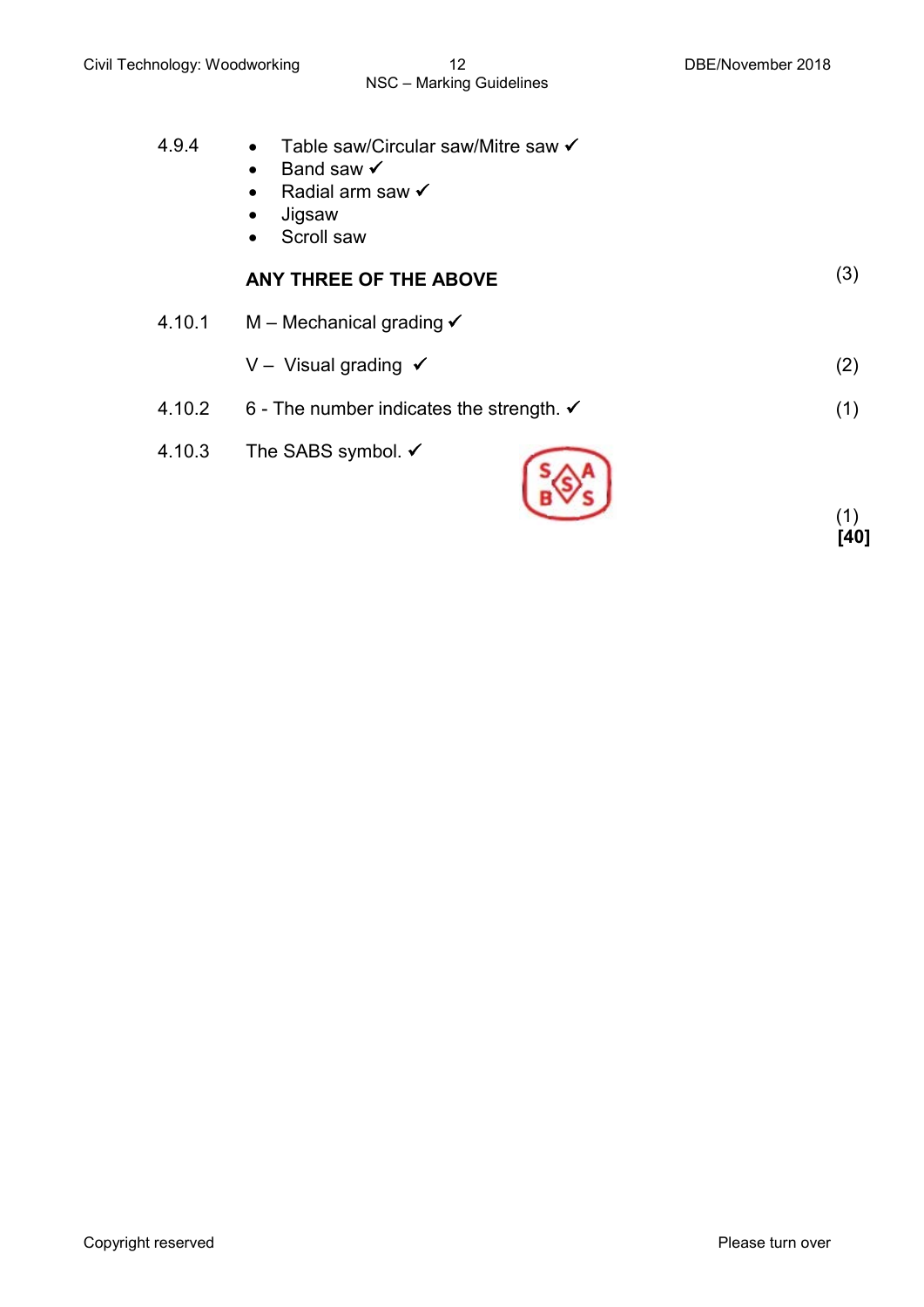|     | QUESTION 5: CENTERING, FORMWORK, SHORING AND GRAPHICS AS<br><b>MEANS OF COMMUNICATION (SPECIFIC)</b>                                                                                                                                                                                                                                          |     |
|-----|-----------------------------------------------------------------------------------------------------------------------------------------------------------------------------------------------------------------------------------------------------------------------------------------------------------------------------------------------|-----|
| 5.1 | A - Concrete beam/Concrete ✔<br>B - Brace/Strut √<br>C - Prop/Adjustable prop √<br>D - Sole plate $\checkmark$                                                                                                                                                                                                                                | (4) |
| 5.2 | Block board √<br>$\bullet$<br>Laminated board $\checkmark$<br>$\bullet$<br>Shutter board $\checkmark$<br>$\bullet$<br>Plywood √<br>$\bullet$<br>Timber<br>$\bullet$<br>Hard board/Masonite<br>$\bullet$                                                                                                                                       |     |
|     | <b>ANY FOUR OF THE ABOVE</b>                                                                                                                                                                                                                                                                                                                  | (4) |
| 5.3 | • Wedges are inserted under the bearers and props to support the<br>formwork. ✔<br>Wedges keep the different formwork components sturdy and fixed. $\checkmark$<br>Wedges help with the lowering and raising of the formwork. $\checkmark$<br>Wedges are used for the levelling of the formwork.<br>Wedges ease the striking of formwork.     |     |
|     | <b>ANY THREE OF THE ABOVE</b>                                                                                                                                                                                                                                                                                                                 | (3) |
| 5.4 | • It supports more weight. $\checkmark$<br>Support the weight of the fresh concrete.<br>$\bullet$                                                                                                                                                                                                                                             |     |
|     | ANY ONE OF THE ABOVE                                                                                                                                                                                                                                                                                                                          | (1) |
| 5.5 | 5.5.1<br>• $A -$ Laggings $\checkmark$<br>$B - Ribs \checkmark$<br>$C - Bearer \checkmark$<br>$\bullet$                                                                                                                                                                                                                                       | (3) |
|     | 5.5.2<br>Brick arches because they have a solid surface. $\checkmark$                                                                                                                                                                                                                                                                         | (1) |
|     | 5.5.3<br>Openly spaced laggings/Open laggings/Open ✔<br>Laggings are not close to each other.<br>There are spacing's between the openings of the laggings.                                                                                                                                                                                    | (1) |
|     | ANY ONE OF THE ABOVE                                                                                                                                                                                                                                                                                                                          |     |
| 5.6 | 5.6.1<br>Dead shores are used to support structures. $\checkmark$<br>$\bullet$<br>Dead shores carry dead weight above the dead shores, e.g.<br>$\bullet$<br>walls, floors.<br>Support existent walls if openings are made.<br>$\bullet$<br>Transfer the weight of the structure to firm ground during<br>$\bullet$<br>structural renovations. |     |

• Support a wall if alterations are made.

# **ANY ONE OF THE ABOVE** (1)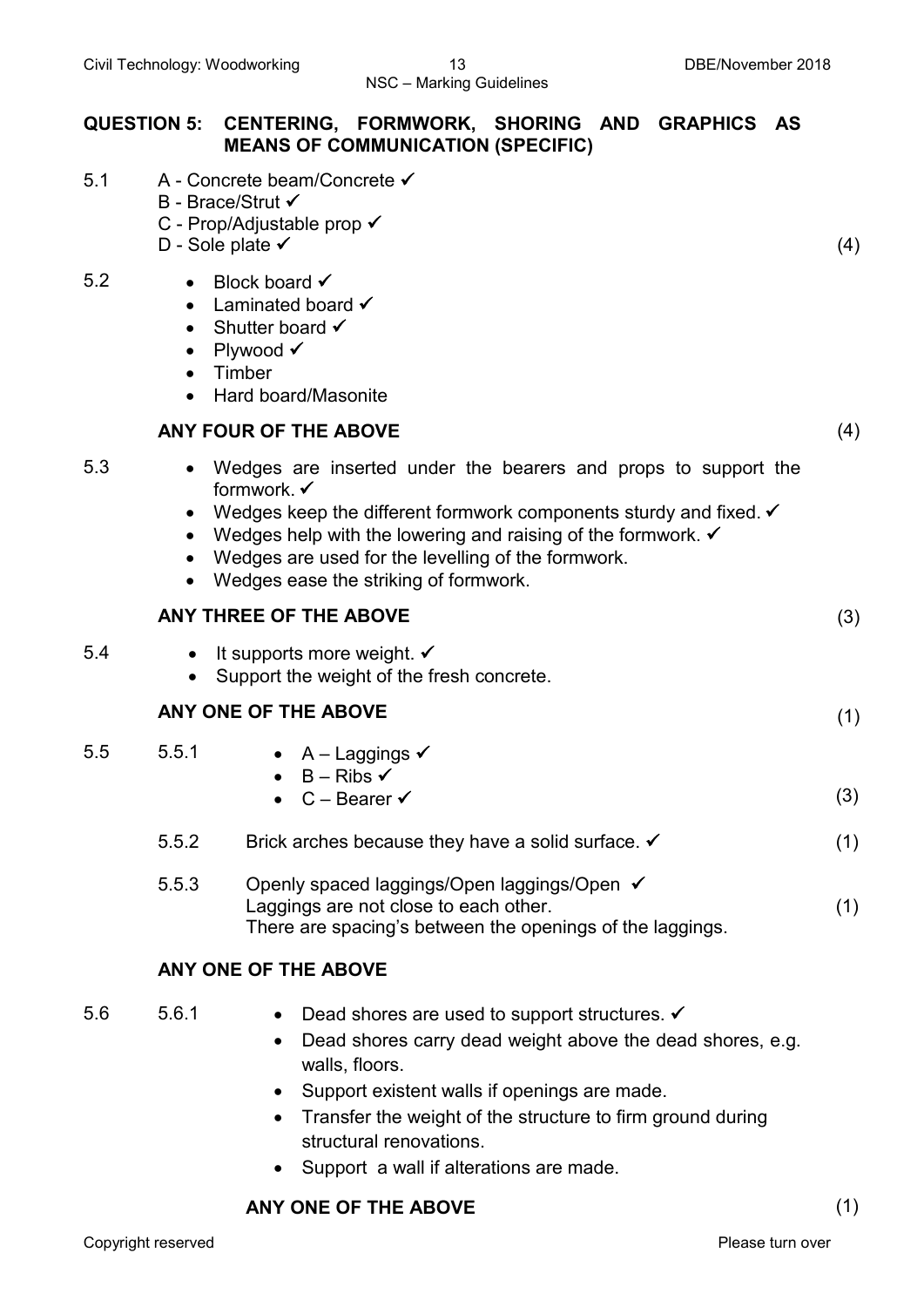5.6.2 Double flying shores provide temporary support to TWO parallel walls where one or two walls show signs of failure.  $\checkmark$ Double flying shores give temporary support to TWO parallel defective walls. Double flying shores can only be used with TWO parallel defective walls between 9 and 15 meters. **ANY ONE OF THE ABOVE** (1) 5.7 5.7.1 The steel dog is used to secure the joint between prop and needle.  $\checkmark$ needle. (1) 5.7.2 Props are used to strengthen or brace the floors and ceiling. (1) 5.7.3 Sole plates spread the weight transferred by the props over a wider area. Prevent vertical props/pipes from sinking into the ground. The soleplate create a level area where the props rest on. (1)  $5.8 \t 45^{\circ} \t \t (1)$ 



**TOTAL: 7**

Wall plates 2 Rafters 2 Ridge beam 1 1 Slope of the roof 45° 1

5.9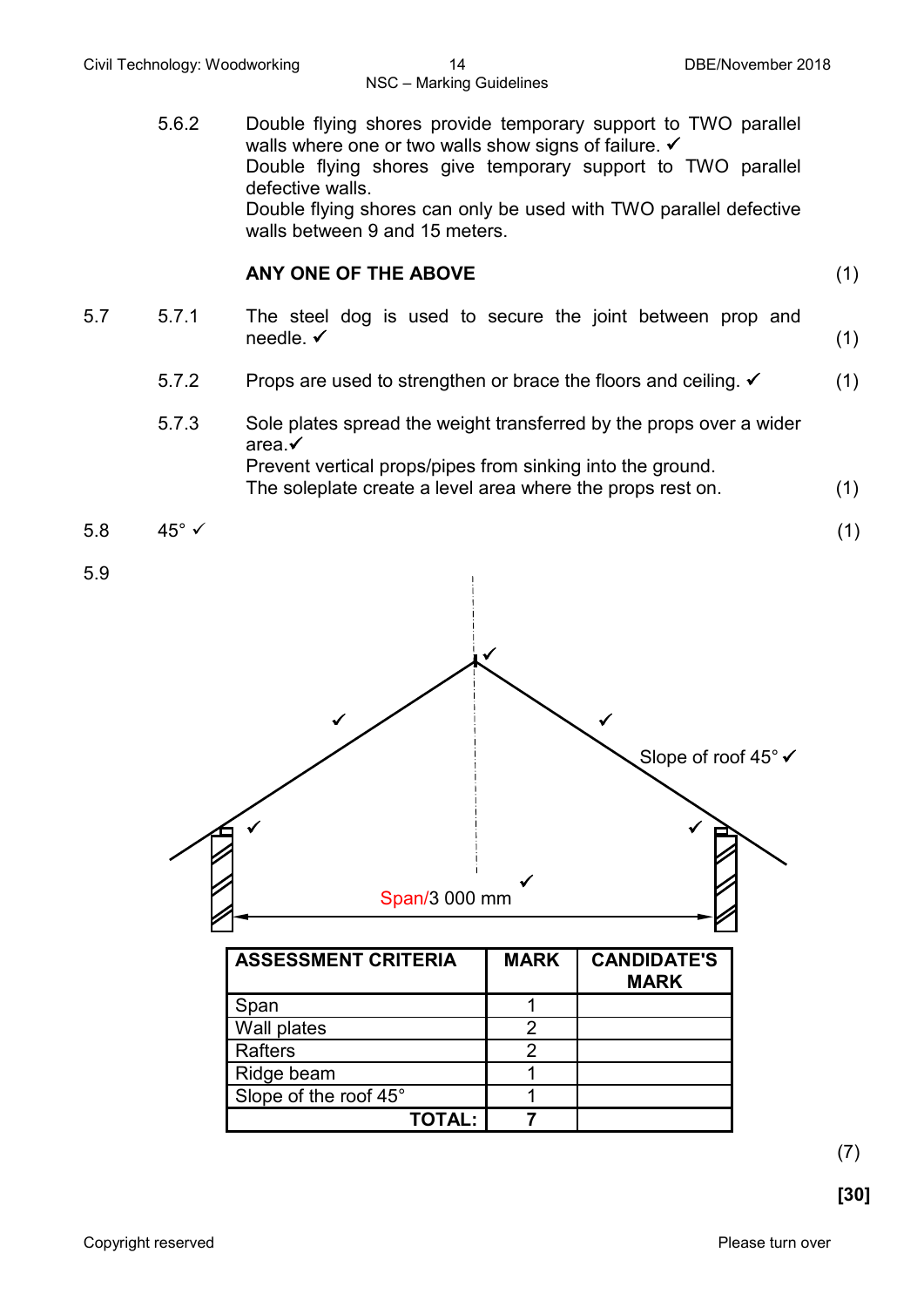#### **QUESTION 6: SUSPENDED FLOORS, STAIRCASES, IRONMONGERY, DOORS AND JOINING (SPECIFIC)**

| 6.1 6.1.1 $D \checkmark$ | (1) |
|--------------------------|-----|
| 6.1.2 $C \checkmark$     | (1) |
| 6.1.3 $B \checkmark$     | (1) |
| $6.1.4$ $A \checkmark$   | (1) |

6.1.5 A (1)

6.2



# **Joist built into wall**

| <b>ASSESSMENT</b><br><b>CRITERIA</b> | <b>MARK   CANDIDATE'S</b><br><b>MARK</b> |
|--------------------------------------|------------------------------------------|
| Joist                                |                                          |
| Built into wall                      |                                          |
| <b>TOTAL</b>                         |                                          |



# **Joist secured to wall with truss/joist hanger**

| <b>ASSESSMENT</b><br><b>CRITERIA</b> | <b>MARK   CANDIDATE'S  </b><br><b>MARK</b> |
|--------------------------------------|--------------------------------------------|
| Joist                                |                                            |
| <b>Truss/Joist hanger</b>            |                                            |
| <b>TOTAL:</b>                        |                                            |

(4)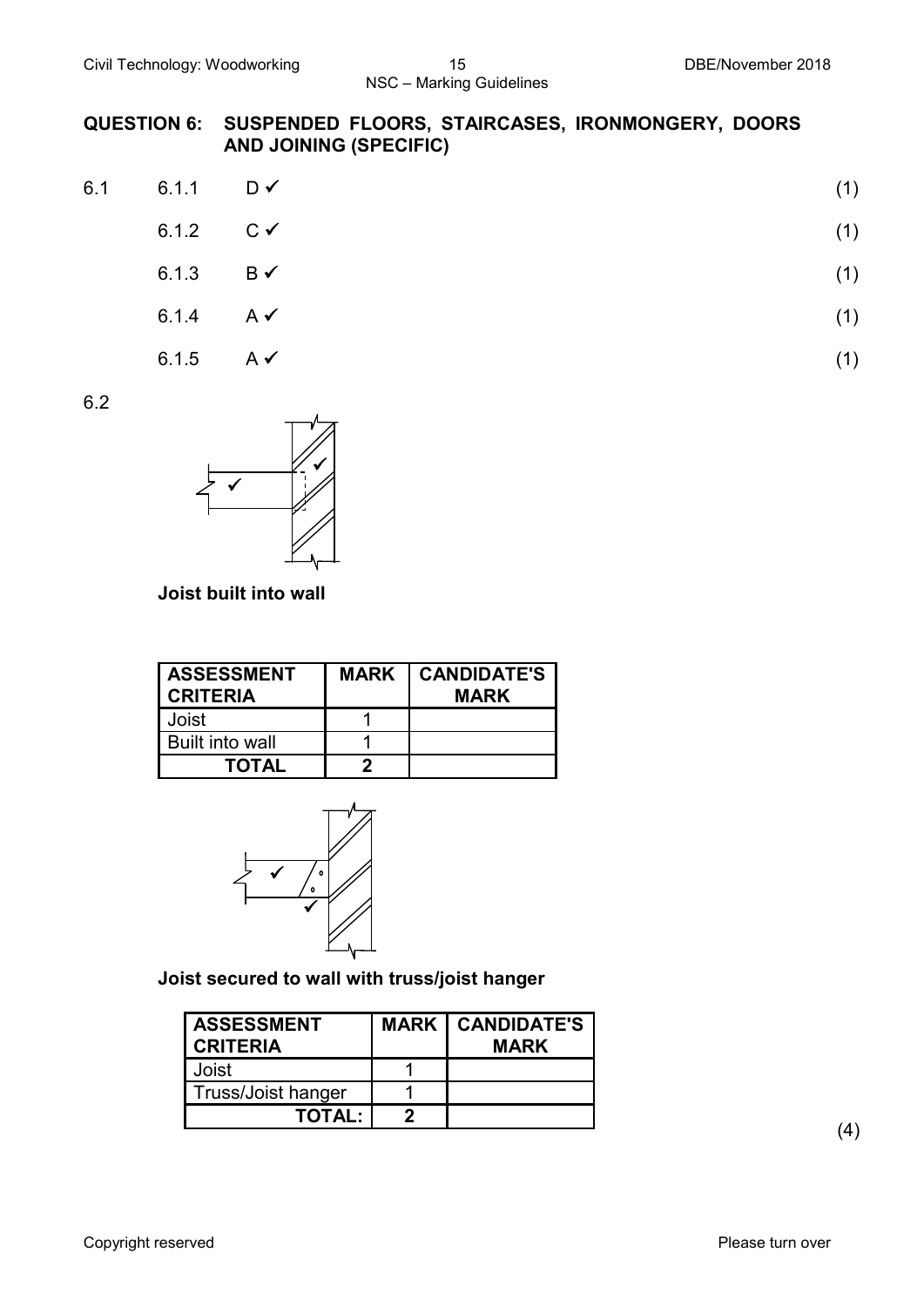6.3 Alternative drawing will also be acceptable



**OR**



| <b>ASSESSMENT</b><br><b>CRITERIA</b> | <b>MARK</b> | <b>CANDIDATE'S</b><br><b>MARK</b> |
|--------------------------------------|-------------|-----------------------------------|
| ONE one-brick pier                   |             |                                   |
| <b>DPC/Proportion</b>                |             |                                   |
| Ant guard                            |             |                                   |
| <b>Bearer</b>                        |             |                                   |
| <b>Joist</b>                         |             |                                   |
| Floor boards                         |             |                                   |
| <b>TOTAL</b>                         |             |                                   |

(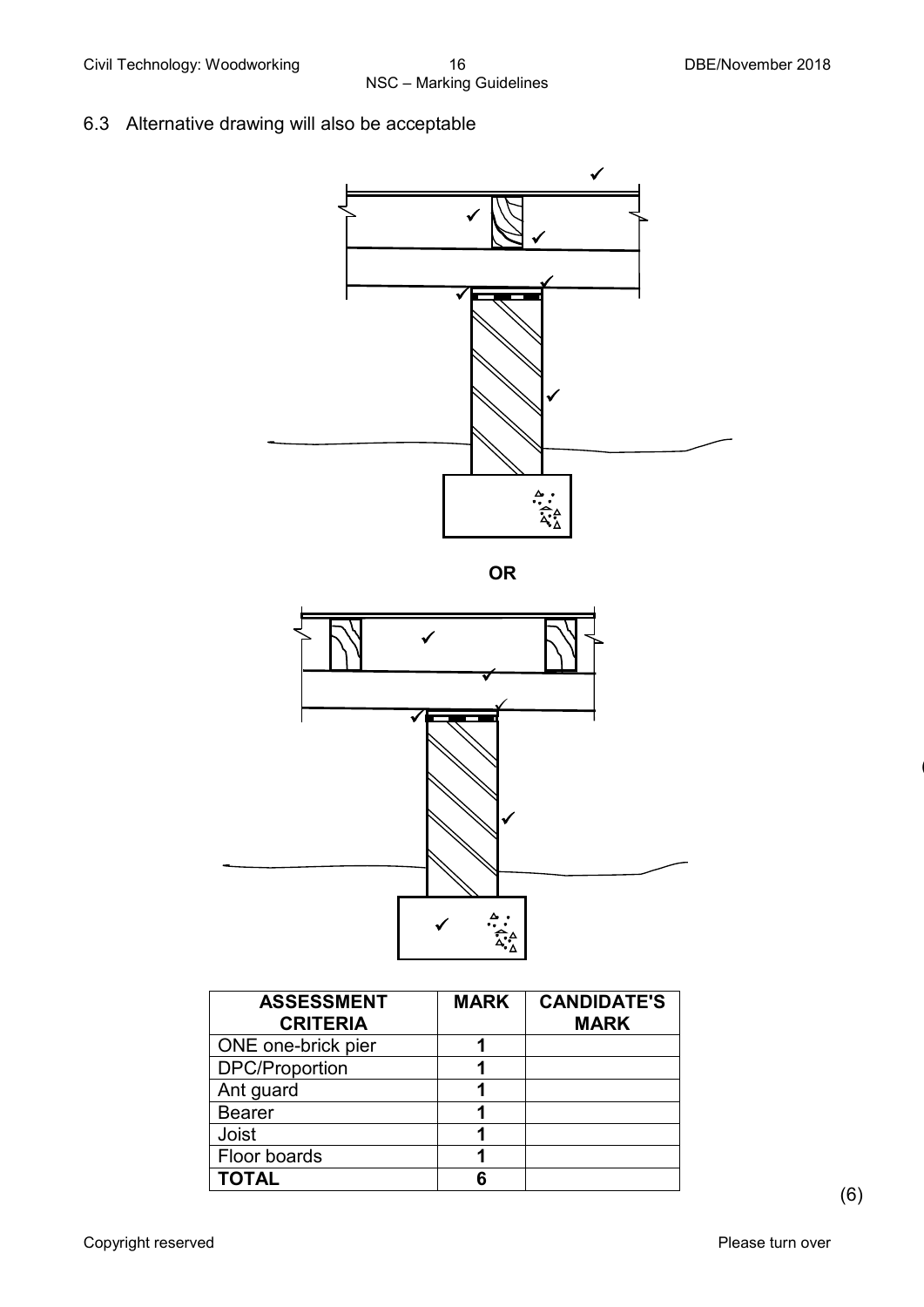

TREAD

(5)

#### **2 OR 3 DIMENSIONAL DRAWINGS WILL BE ACCEPTED**

| 6.5 | $\bullet$<br>$\bullet$ | Serves as a place of rest. $\checkmark$<br>For safety in case of a falling accident.<br>Facilitates a change in direction when moving up or down stairs. |     |
|-----|------------------------|----------------------------------------------------------------------------------------------------------------------------------------------------------|-----|
|     |                        | ANY ONE OF THE ABOVE                                                                                                                                     | (1) |
| 6.6 |                        |                                                                                                                                                          |     |
|     | 6.6.1                  | Door stile/Lock rail √                                                                                                                                   | (1) |
|     | 6.6.2                  | Frame stile/Door frame/Stile ✔                                                                                                                           | (1) |
|     | 6.6.3                  | Frame stile/Door frame/Stile ✔                                                                                                                           | (1) |
|     | 6.6.4                  | Door stile $\checkmark$                                                                                                                                  | (1) |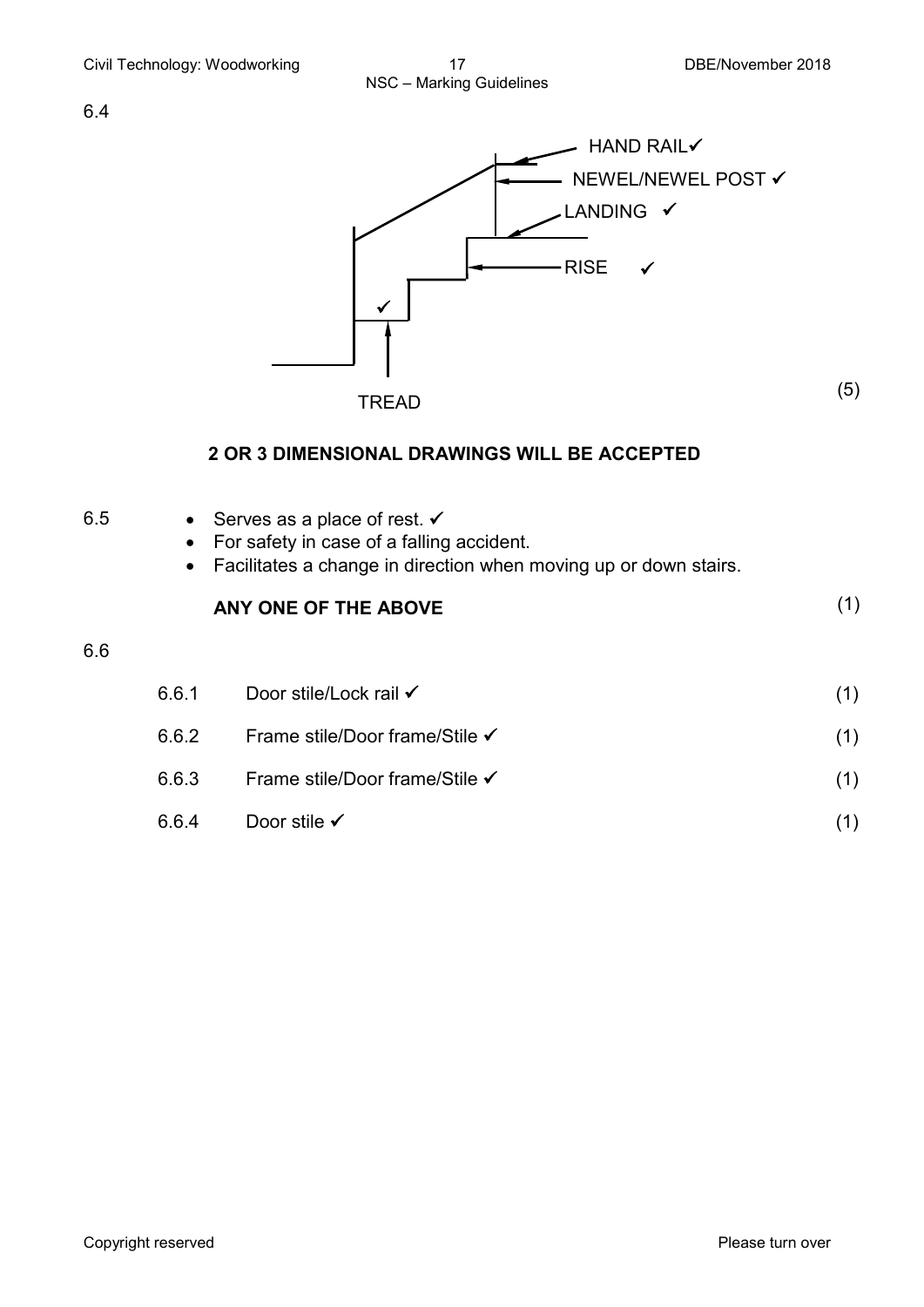

| <b>ASSESSMENT</b><br><b>CRITERIA</b> | <b>MARK</b> | <b>CANDIDATE'S</b><br><b>MARK</b> |
|--------------------------------------|-------------|-----------------------------------|
| Raised panel top view                |             |                                   |
| Raised and fielded panel<br>top view |             |                                   |
| <b>TOTAL</b>                         |             |                                   |

(4)

6.8 The opening allows shrinkage  $\checkmark$  and expansion of the panel/wood. (1) 6.9  $A - Brace/Strut \checkmark$ B – Tongue and groove battens/V- Tongue and groove battens ✔  $C - Stile \checkmark$  (3)